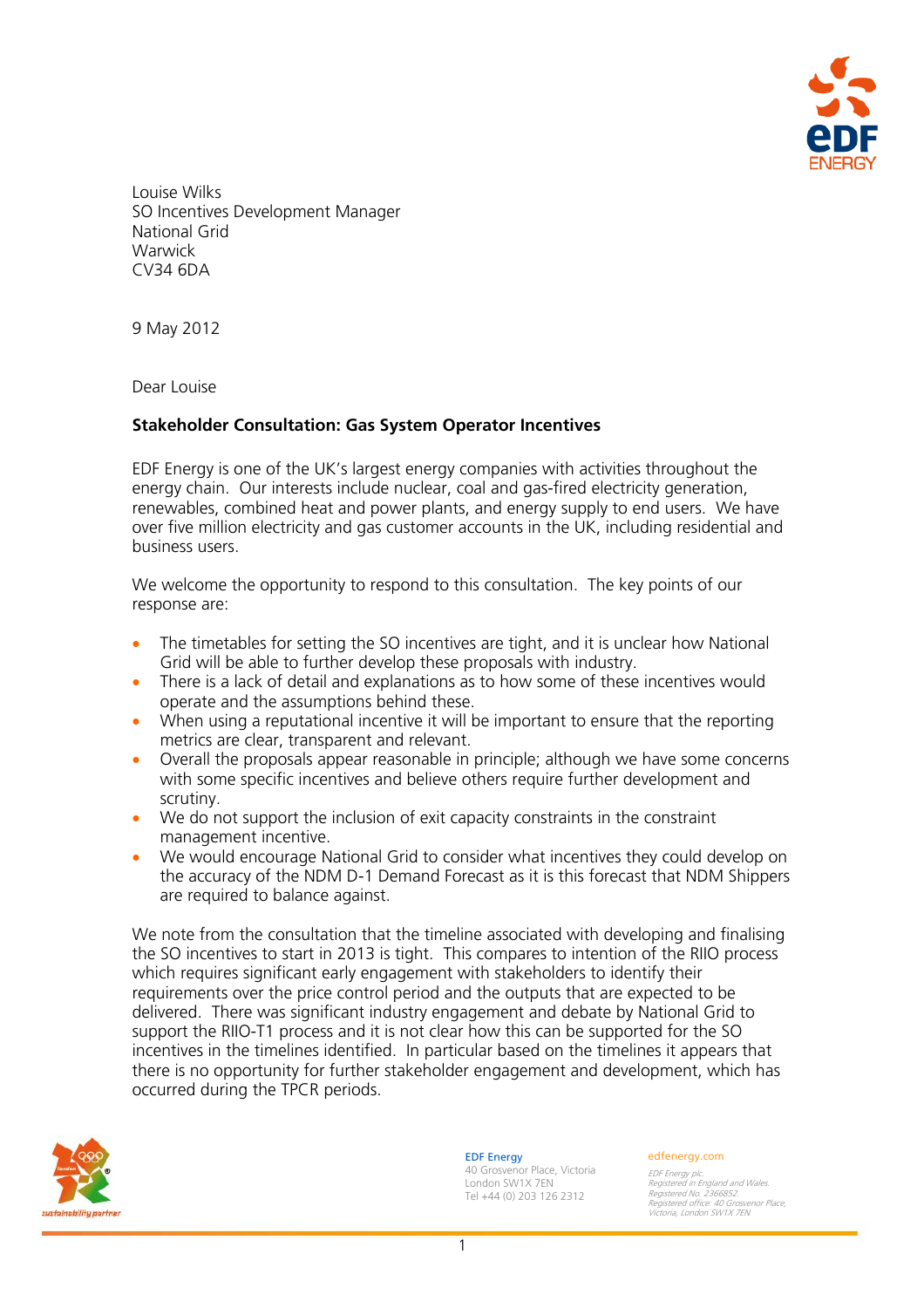

These SO Incentive proposals are also very high level and do not provide detail on how the mechanisms would work, or the assumptions behind them. This is a welcome improvement on previous arrangements, where in the past the focus was on the detail and so it was not possible to set high level principles to judge the detailed incentives against. However, given the tight timelines identified it is not clear how industry can engage with National Grid in developing these principles into detailed proposals, or challenge some of the assumptions made. Going forward we would welcome earlier engagement with National Grid to develop the high level principles and then the detailed incentives and assumptions behind these proposals.

We also believe that when developing reputational incentives, it is important that National Grid engages with the industry and Ofgem to identify how these should be reported and the information provided. From our perspective a reputation incentive will only encourage appropriate behaviour if the incentive has a clear positive, or negative, impact on the reputation of the companies involved. This would require the publication of clear and detailed information tracking performance over time so that the industry is easily able to identify performance and recognise this in an open forum. Given that the price controls are dealing with regulated monopolies we believe that the information provided should not be on a confidential basis and should be publicly available on National Grid's website. We recognise that there is a longer lead time to develop these matrices, but would encourage early engagement with the industry so that National Grid, and if applicable the GDNs, are clear as to what they will be measured against.

Our detailed responses are set out in the attachment to this letter.

Should you wish to discuss any of the issues raised in our response or have any queries, please contact me on 020 3126 2312.

I confirm that this letter and its attachment may be published on Ofgem's website.

Yours sincerely,

Ifan Leachter

**Stefan Leedham Senior Transmission & Trading Advisor**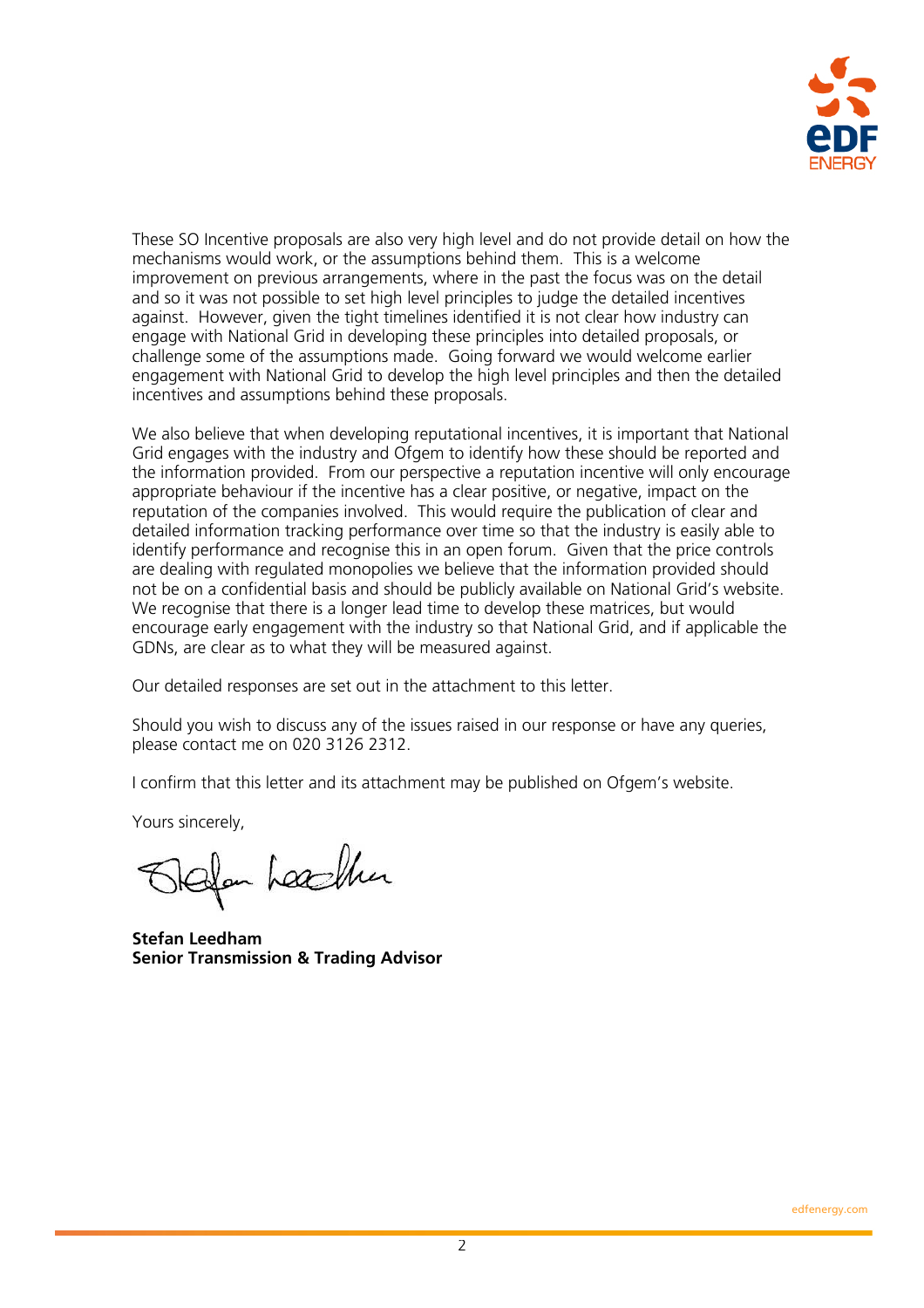

# **Attachment**

# **Stakeholder Consultation: Gas System Operator Incentives**

**EDF Energy response to your questions** 

# **Residual Balancing**

## **Q1. Do you agree with our proposal to maintain the current Residual Balancing incentive structure of linepack and price performance measures in preference to a cost minimisation scheme?**

Overall the current residual balancing mechanism appears to work well and ensures that National Grid is incentivised to minimise its balancing actions and ensure that sufficient levels of linepack is available. At the same time there has been long standing concerns that there are tensions between the price performance and linepack measures which is preventing National Grid from making optimal use of the facilities available to it through linepack. However, we also recognise that a pure cost minimisation scheme, as occurs in electricity, may not be appropriate for gas due to the differing characteristics of the products and the markets.

We therefore support the maintenance of the current Residual Balancing incentive, but believe that this could be improved if this were combined with a cost minimisation incentive so that National Grid were incentivised to limit its balancing actions but make the maximum use of linepack in the most cost efficient manner. For the avoidance of doubt we do not support the introduction of a flexibility service.

# **Q2. Do you support the proposed change to link price and linepack targets to market volatility and imbalance? If not, how do you consider a performance measure should be set?**

Overall this appears appropriate as the current pricing target gets wider when prices are higher. However, we would welcome consideration as to whether there should be seasonality in the market volatility measure.

# **Q3. Does our proposal of a daily maximum value (£9,240) represent a suitable potential reward for our residual balancing performance? If not, what value do you attribute to the Residual Balancing role?**

Although the calculation appears reasonable, based on current performance, we note that this value is almost double the daily value that is available to National Grid when they take no actions and linepack ends "within target". As such it is not clear where this additional value comes from.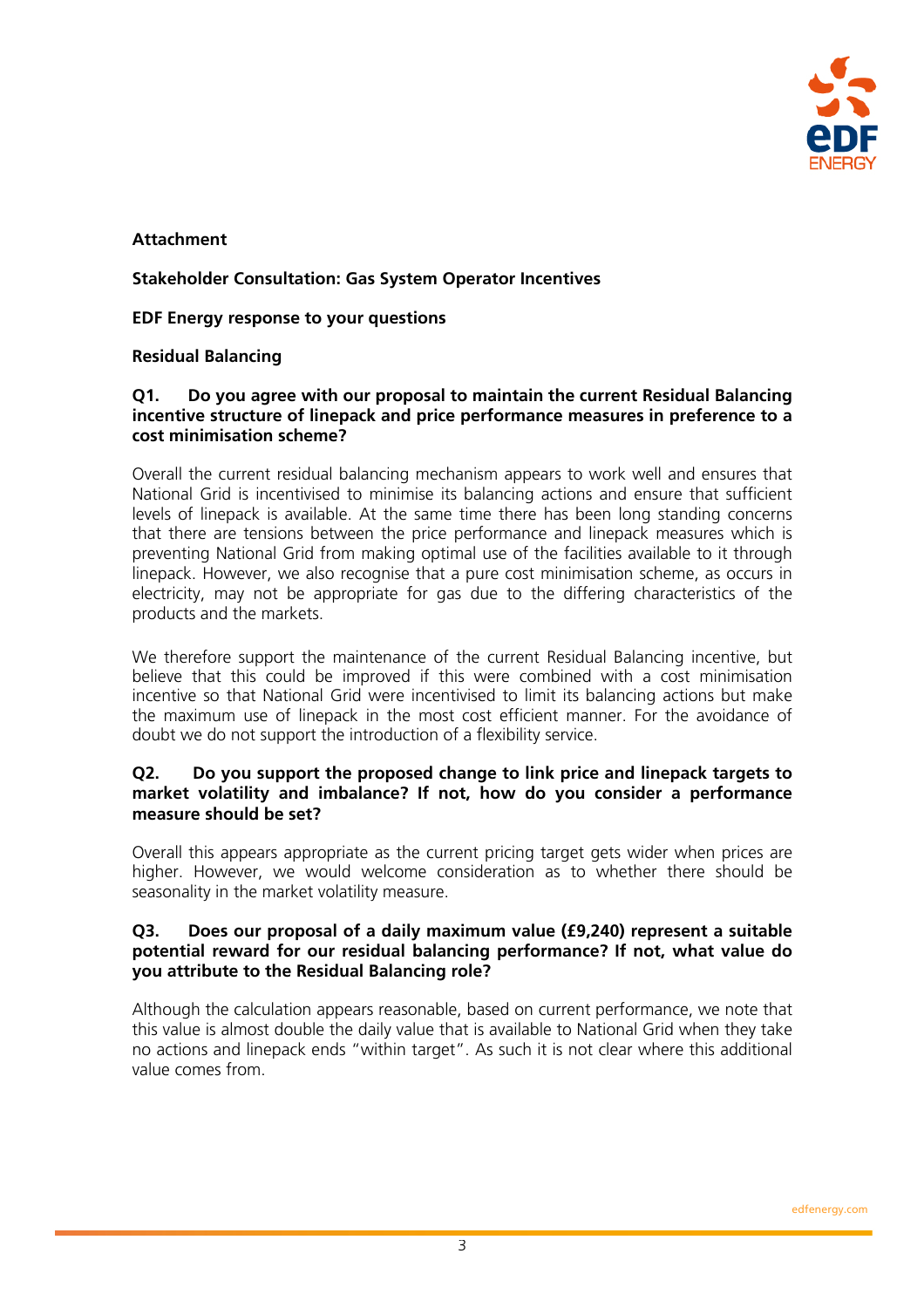

In addition we note that incentives should also be designed to encourage continuous improvement in performance, and not maintaining current performance. This is similar to the process used by competitive companies when setting targets which expect continued improvement in performance. As such there may also be value in applying an efficiency mechanism to this value to encourage continued improvement and benefits to consumers.

# **NTS Shrinkage & Unaccounted for Gas**

# **Q4. Do you feel it is appropriate to separate the baseline procurement of shrinkage from prompt purchases for changes to forecast levels?**

Overall it appears reasonable to separate baseline procurement of shrinkage, from the prompt shrinkage management as a result of changes in the forecast levels. However, we are not convinced that the proposed pricing formula for baseline shrinkage performance is appropriate.

# **Q5. Do you consider a rolling 9 month price reference period to month ahead of the delivery quarter sets a fair benchmark price for shrinkage energy procurement performance assessment?**

The current pricing structure was implemented to reflect the fact that costs to consumers could be reduced by including prompt prices within the pricing structure. This was driven by the analysis from Ofgem at the time that demonstrated that out turn prices tended to be lower than forward prices. The pricing structure proposed by National Grid would remove this potential benefit and potentially expose customers to greater costs than they are currently exposed to. We therefore believe that the baseload shrinkage procurement should be indexed to a mixture of year, quarter, and month ahead prices to minimise costs to consumers.

# **Q6. Do you consider the Traded Price of Carbon Adjustment alone provides an appropriate mechanism to incentivise the proper consideration of environmental impacts of compressor use?**

The introduction of a carbon price floor by the Government suggests that the Traded Price of Carbon Adjustment alone is not sufficient. We would welcome clarity as to how the carbon price floor will be built into this incentive.

# **Q7. Are there suitable incentives to reduce UAG on all the appropriate industry parties?**

Shippers have often noted that the vast majority of UAG identified has been caused by metering errors at the GDN to NTS interface, predominantly owned by Scotia. The GDNs own these meters and National Grid is the contractual counterparty through the UNC and offtake arrangements which sets out the metering standards, validation requirements etc. However, historically there have been no incentives on any of these parties to reduce UAG and ensure accurate meters, as the risks were borne entirely by Shippers.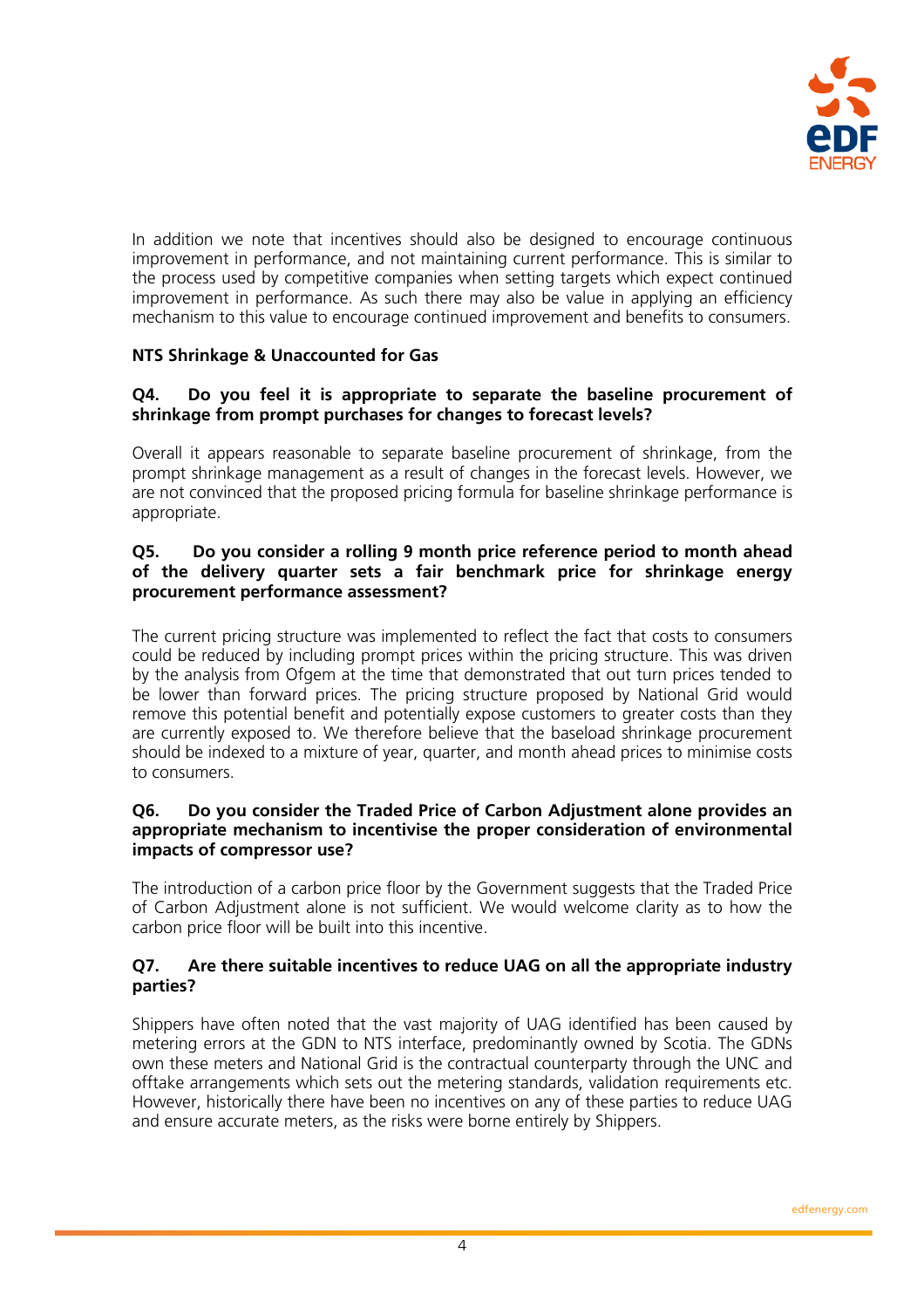

However, Ofgem has identified that meter errors and UAG should be subject to a reputational incentive and licence requirements. To this end we believe that if a reputational incentive is to work then this will require clear, open and transparent publication of information to the industry. This will ensure that the reputational incentive will act as envisaged by creating a good or bad reputation for those transporters who are not managing their meters and UAG adequately. It will therefore be necessary for National Grid and the GDNs to agree with Shippers and Ofgem the information that is provided, how this is made publicly available and how frequently it is reported on. As a minimum we believe that this information should include statistics showing how frequently the contractual requirements have been breached, such as metering validation; number of errors identified; impact on UAG; and duration of error by GDN.

# **Operating Margins (OM)**

# **Q8. Do you agree with our proposal to reconsider OM incentivisation following the OM services review?**

The competitive tendering and procurement of OM services has been in place for several years. Given this we believe it would be preferable for National Grid to be exposed to incentives in this area and not a cost pass through mechanism.

# **Connection Offers**

## **Q10. Do you agree or disagree that we should be incentivised to find new and innovative ways of delivering connection offers quicker than the timescales stated in the UNC?**

The UNC provides the minimum requirements that National Grid has to meet in its role as the NTS Transmission Owner. Therefore as a reasonable and prudent operator we would expect National Grid to find ways of delivering this capacity earlier if available. However, we also note that the delivering of connections and capacity appears to be more of a TO issue than an SO issue. As such we do not believe that National Grid should be incentivised, or funded for a function that is already covered by the RIIO-T1 process as this would create the risk of National Grid being funded twice to deliver the same service or function.

# **Capacity Delivery**

#### **Q11. Do you agree or disagree that a reputational incentive is appropriate to encourage National Grid to optimise the activities from signature of a bi-lateral contract to capacity application readiness, where applicable?**

We note that this issue has been subject to significant industry debate and development through UNC modification proposal 0373. We believe that this modification should set the basis for any standards of service and requirements.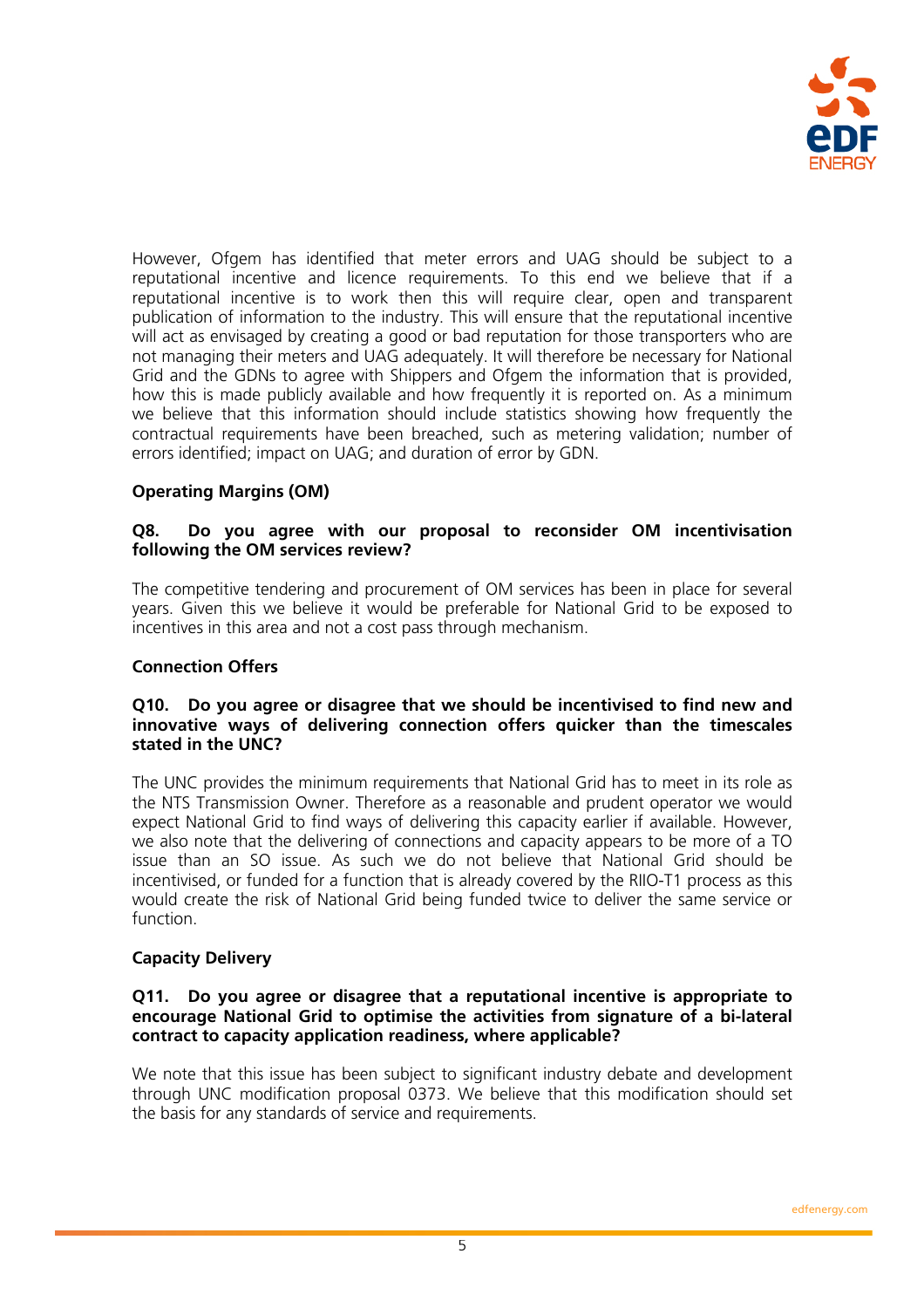

# **Q12. Do you agree or disagree that a financial incentive should be introduced to provide flexibility to adjust obligated lead times where there is a user requirement?**

The ability for National Grid to deliver capacity will be greatly influenced by the level of spare capacity that is on the system.

# **Constraint Management**

# **Q13. Do you support the principle that SO incentive targets will need to change to reflect the application of the TO uncertainty mechanisms?**

The TO uncertainty mechanism should have an impact on the capacity constraint management incentive and so it appears appropriate to update the targets to reflect any developments as a result of the TO uncertainty mechanism. However, we are not convinced with the appropriateness of the incentive mechanism as proposed by National Grid. In particular no evidence has been provided as to why the exit capacity buy back mechanism should be subject to an incentive, or what has changed to support the costs of exit capacity buy back being funded by customers. As such we do not support exit capacity buy back within the constraint management incentive.

# **Q14. Do you have a view about what the relevant constraint management action price assumed within our modelling?**

There is insufficient information within the consultation to explain how National Grid reached its proposed prices for constraint management actions. We would therefore require further information on how these prices were reached and the underlying assumptions in order to be able to comment on them. However, at a high level we note that the instances of constraint management actions are rare, with the last event occurring in 2006. It is therefore important to set an incentive at an appropriate level so that when a constraint occurs National Grid is incentivised to minimise the costs, and also ensuring that National Grid does not receive a windfall gain in years when no constraints are present. Any incentive should also reflect that fact that in its role as TO National Grid has discretion as to whether to invest or not in response to incremental signals and revenue.

# **Demand Forecasting**

## **Q15. What aspects of demand forecasting do you use in your decision making and value the most (e.g. forecast times, components of demand etc) and how do you expect your requirements to change over the RIIO-T1 period?**

The current D-1 13.00 total system demand forecast was incentivised as it was observed that this forecast was having an impact on the market prices. It was therefore felt that improving the accuracy of this demand forecast would have a benefit to the market in terms of price discovery. This would therefore appear an important forecast to remain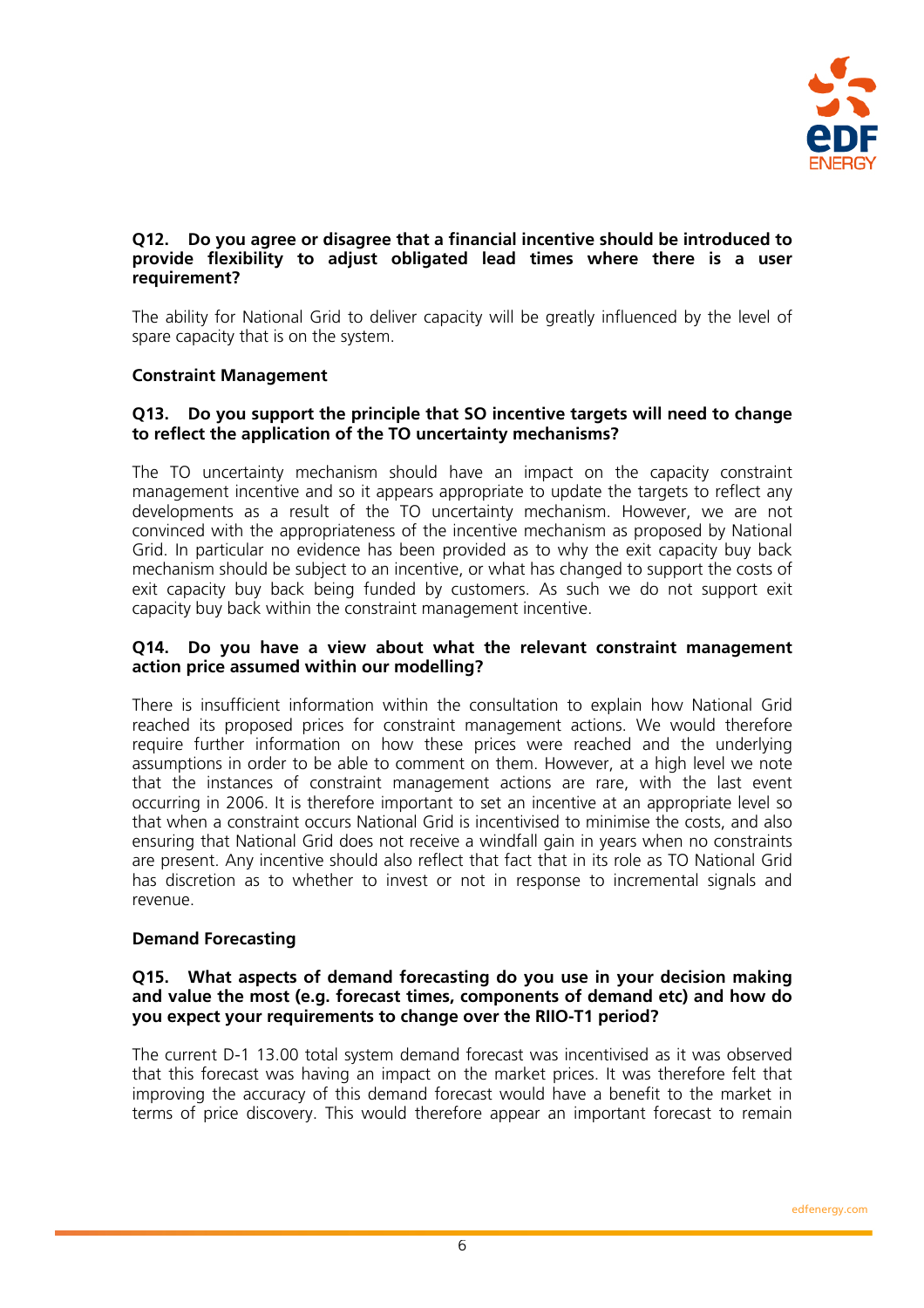

incentivised. We are not clear that the forecasts provided earlier than this are sufficiently significant to warrant incentivisation.

For NDM Shippers the other important forecasts are the daily NDM forecasts as it is these that Shippers have to balance to. Volatility in these forecasts not only produces issues for Shippers' ability to balance, but can also have market pricing impacts. We are aware that there have been significant developments in the UNC and through DESC to look at improving the accuracy of these forecasts. Although all of the Transporters have been engaged in this work, we are aware that only National Grid sends its forecasting experts with others sending their regulation managers. Given National Grid's expertise in this area we believe there would be value in incentivising the accuracy of the NDM forecasts. This should help to encourage National Grid support and engagement in these important industry forecasts.

#### **Q16. Do you agree or disagree that the absolute forecast error is a more appropriate way to measure forecasting performance than the error as a percentage of demand?**

We believe that using a mean forecasting error is appropriate, although question whether there should be seasonality in this target.

# **Q17. Do you agree or disagree that the incentive target should reflect the level of demand volatility in the market?**

We do not agree that the incentive target should reflect total demand volatility. In particular we note that although NDM can be volatile day to day, this is driven by changes in weather which should be forecastable. Including this volatility in the target would not appear appropriate.

The information presented by National Grid to the SO workshops on demand forecasting suggest that volatility for sites such as interconnectors (excluding Moyle), and fast cycle storage should be excluded from the targets. There also appears to be some evidence to suggest that volatility from power station demand should be excluded from the targets although we believe that this should be kept under review.

# **Information Provision**

### **Q18. Do you agree that it is appropriate to replace the current financial incentive scheme with a reputational incentive?**

The current financial incentive has worked well in improving the timeliness and reliability of the information that is provided on National Grid's website. Given this highlevel of reliability and timeliness we would support the move to a reputational incentive, provided that this was accompanied by agreed metrics and publication to ensure that any changes in performance have an impact on National Grid's reputation.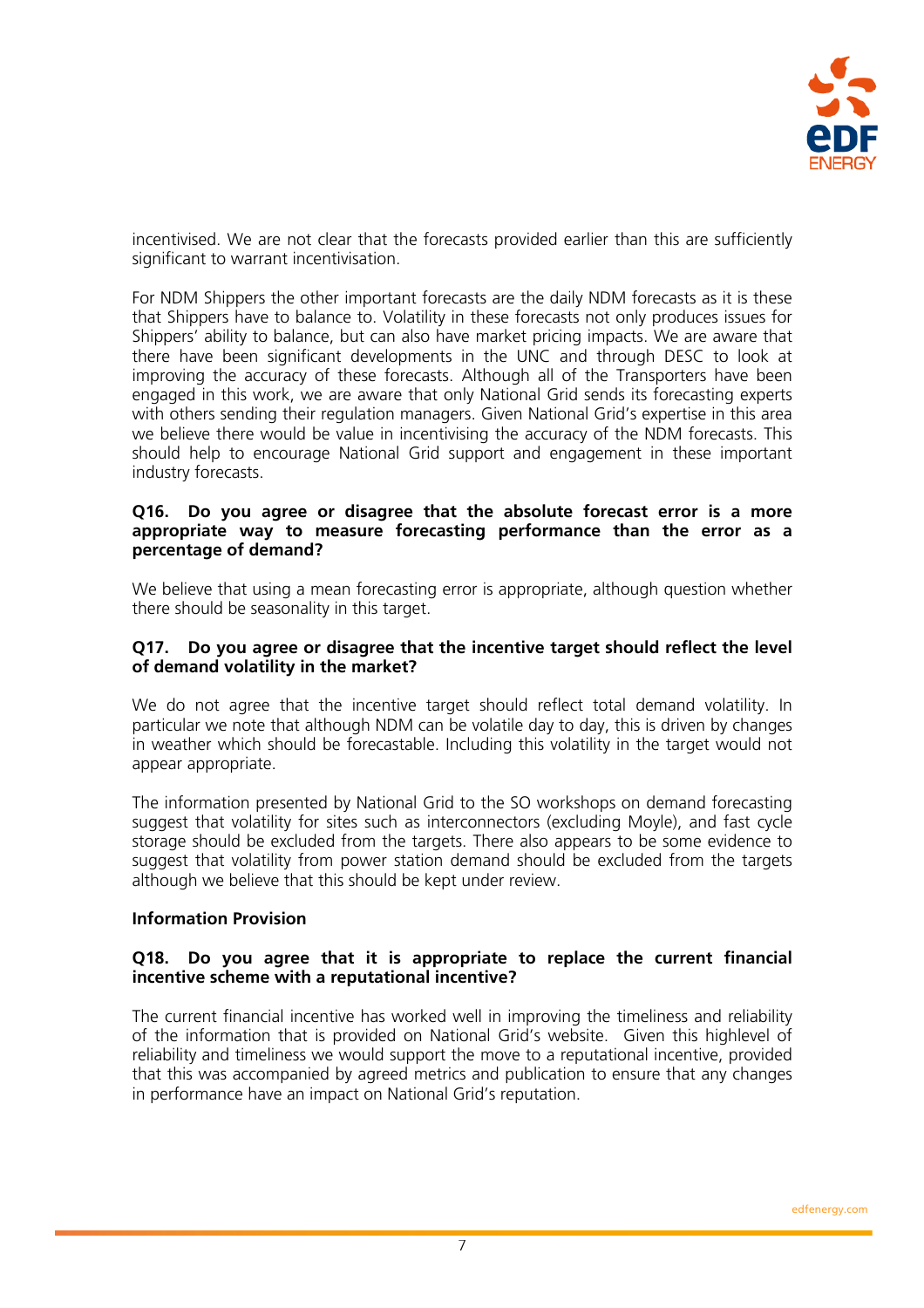

# **Q19. Are there areas where we could provide more information that would contribute to the efficient operation of the market, bring benefits to stakeholders' businesses and the value they provide to their customers?**

We have not identified any additional information requirements at this time. We note that REMIT and implementation of the EU  $3<sup>rd</sup>$  Package may have implications for the information that National Grid provides.

# **Q20. Do you agree with our current approach to review information provision requirements with industry before seeking appropriate funding if necessary?**

This appears reasonable.

# **Capacity Scaleback**

### **Q24. Do you agree or disagree that an incentive relating to the restoration of scaled back capacity would maximise the level of non-firm capacity made available to the market?**

We understand that that currently National Grid has a Licence Condition to maximise the capacity that it makes available to the market, and the only obstacle to currently restoring scaled back capacity is UNC requirements. We therefore do not believe that a financial incentive is appropriate, and would expect national grid to raise a UNC modification to facilitate this as part of its Licence requirements.

# **Q25. Do you agree or disagree that linking the financial parameters to buyback cost assumptions is appropriate?**

We are not convinced that the buyback cost assumptions represent an appropriate financial parameter. In particular we note that the buyback cost assumptions relate to firm capacity buy back; however, capacity scaleback relates to non-firm capacity and so are not comparable.

# **Provision of enhanced services for NTS users**

## **Q26. Do you agree or disagree that an incentive relating to the development of new services such as shorter notice periods or higher ramp rates may be appropriate in future?**

From our perspective we note that it is the ramp rate requirements that have the most significant impact on the commercial operation of facilities and not the notice periods. Currently the ramp rate requirements are contained within site specific NExAs which are negotiated on a bilateral basis between the developer and National Grid. We are aware that there are already mechanisms available to developers through these negotiations to fund higher ramp rates if required. At this stage therefore we do not believe that a financial incentive is warranted, but recognise that there may be benefits in National Grid